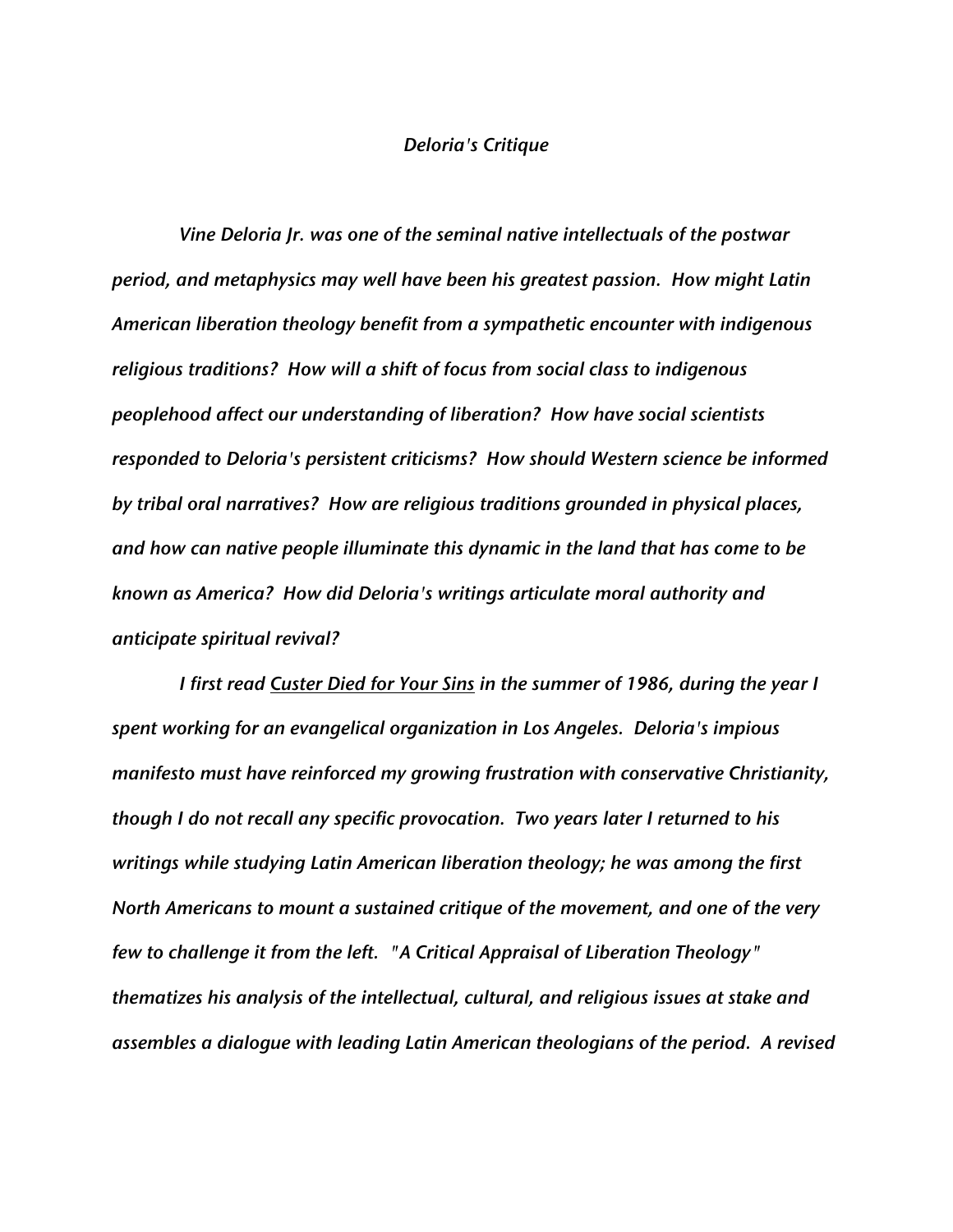*version of this essay found its way into my MA thesis, reflecting Deloria's pivotal role in the emergence of a native Christian theology of liberation.*

*His perspective on Christianity, and on what it would take to redeem this wayward faith, shaped my own engagement with Latin American liberation theology. I sought a middle way between praise and condemnation, working to appreciate the significance of the liberationist movement within its Christian context while also looking outside Christendom for broader conceptions of religious praxis. The two sections of "Liberation and the [Indigenous] Poor" illustrate this dialectical orientation. The irruption of the poor is a revolutionary development for Christian theology, as Gustavo Gutiérrez has shown, but poverty is not the only social fact relevant to liberation struggles in a pluralistic world; many Third World peasants are indigenous people who favor their own religious traditions. I had the opportunity to explore these questions firsthand with Jose Miguez Bonino, the pioneering Protestant liberationist, who was a houseguest in Berkeley for a couple of weeks. My work in this area also benefited from the support of Benjamin Reist, my first-year advisor in the doctoral program, whose 1975 book Theology in Red, White, and Black offered the first systematic response to the theological implications of Deloria's early writings.*

*God Is Red remains one of Deloria's most influential books, and many regard it as his definitive statement on religion. After unearthing dozens of occasional essays he wrote for various theological and denominational audiences, I became convinced that these other writings on religion in America deserved wider circulation, and Deloria eventually agreed. We envisioned a volume of collected works that would help people*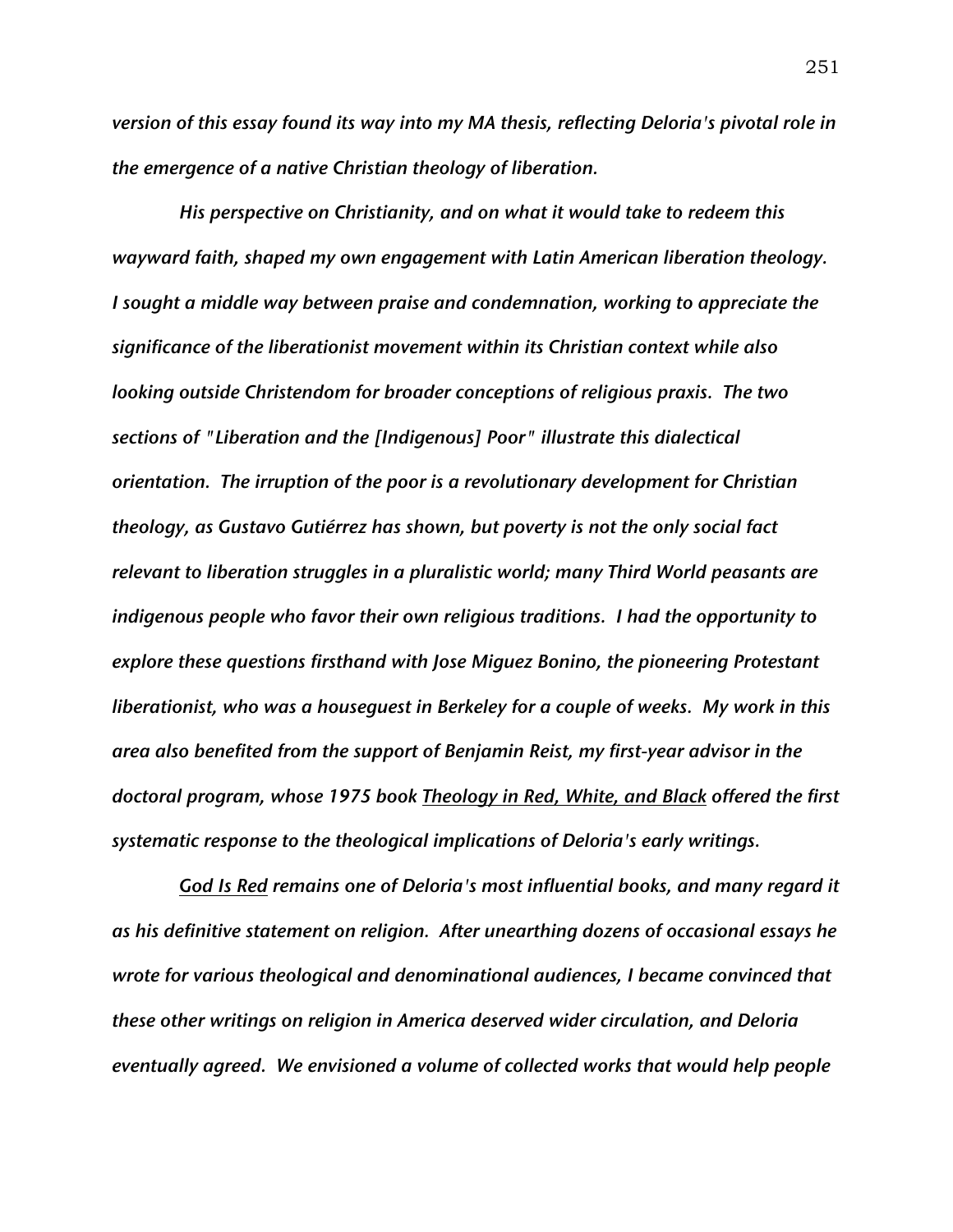*think critically about contemporary religious affairs and, if read as a sequel to God Is Red, also complicate their understanding of his views on religion. I worked on this project while teaching at the University of New Mexico; in the meantime, I reviewed a couple of new books detailing Deloria's criticisms of the social and natural sciences. A scholarly anthology on the troublesome relationship between native people and anthropologists ends with his rejoinder challenging the social sciences to be more than "The Hobbies of the Affluent Class." His book Red Earth, White Lies deconstructs archaeological theories and reconstructs native mythologies in pursuit of an alternative to the reigning scientific orthodoxy, "A Strange Kind of Dark Ages."*

*The edited collection For This Land was published in 1999. Having selected and arranged the essays, I contributed section headnotes and a biographical introduction tracing Deloria's intellectual development and highlighting his religious activities and interests. His tribal background and his leadership in Indian affairs are self-evident; positioning this body of work as "An American Critique of Religion" lays claim to a considerably wider intellectual and geopolitical territory. I wanted to recover Deloria's standing as religious critic, beyond that granted a token spokesperson, and to reclaim native peoples' precedence as originary Americans, rather than just another compound demographic: American Indian, Native American. Some issues transcend the binary logic of oppositional politics, as any mystic will tell you, and Deloria of America was one who theorized religion throughout his legendary career.*